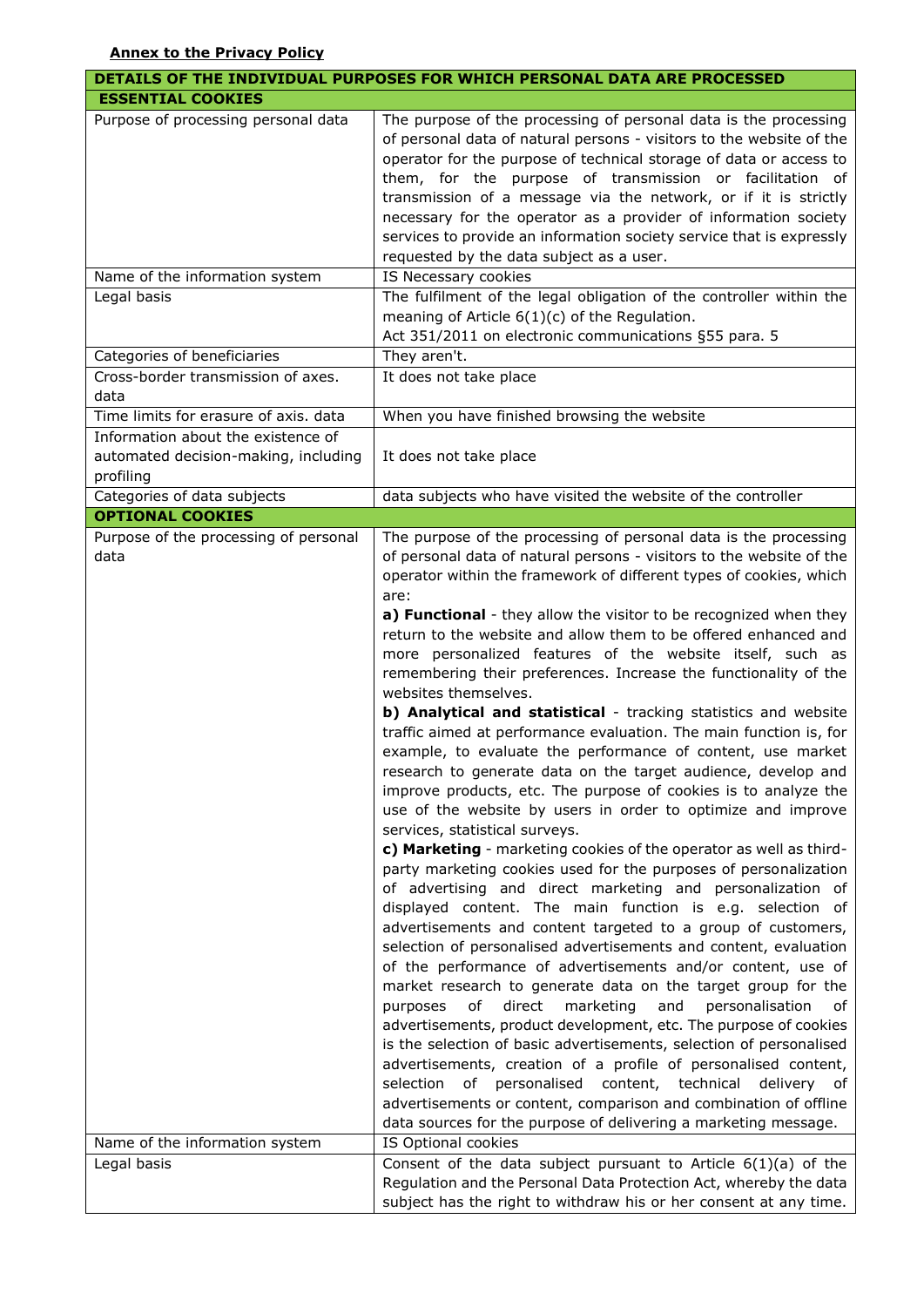|                                       | Withdrawal of consent shall not affect the lawfulness of processing |
|---------------------------------------|---------------------------------------------------------------------|
|                                       | based on consent prior to its withdrawal.                           |
| Categories of beneficiaries           | They aren't.                                                        |
| Cross-border transmission of axes.    | It does not take place                                              |
| data                                  |                                                                     |
| Time limits for erasure of axis, data | 12 months from the date of the last visit to the website            |
| Information about the existence of    |                                                                     |
| automated decision-making, including  | It does not take place                                              |
| profiling                             |                                                                     |
| Categories of data subjects           | data subjects who have visited the website of the controller        |

## **Specific to third-party services**

## **Google Analytics from Google**

Google Analytics is a Google tool that allows us to create quick and easy reports, sophisticated comprehensive statistics and reports on our website traffic and customer behaviour.

Conducting analytics is a key tool in optimizing advertising campaigns, optimizing website content and developing strategies.

Google Analytics is provided by Google Dublin, Google Ireland Ltd, Gordon House, Barrow Street, Dublin 4, Ireland, Fax: +353 (1) 436 1001.

Terms of service: <https://www.google.com/analytics/terms/gb.html>

Google Analytics Security and Privacy Policy: [https:/](https://support.google.com/analytics/answer/6004245?hl=sk)/support.google.com/analytics/answer/6004245?hl=sk

Google's privacy policy is available here: [https:/](https://policies.google.com/privacy?hl=sk)/policies.google.com/privacy?hl=sk

## **Google Ad manager platform and other Google tools ( marketing cookies)**

Google Ad Manager is a platform that allows us to serve targeted ads to website visitors on our website or apps with content tailored to your preferences.

Google Ad manager is provided by Google Dublin, Google Ireland Ltd, Gordon House, Barrow Street, Dublin 4, Ireland, Fax: +353 (1) 436 1001.

Google Analytics Security and Privacy Policy: https://support.google.com/analytics/answer/6004245?hl=sk

Google's privacy policy is available here: https://policies.google.com/privacy?hl=sk